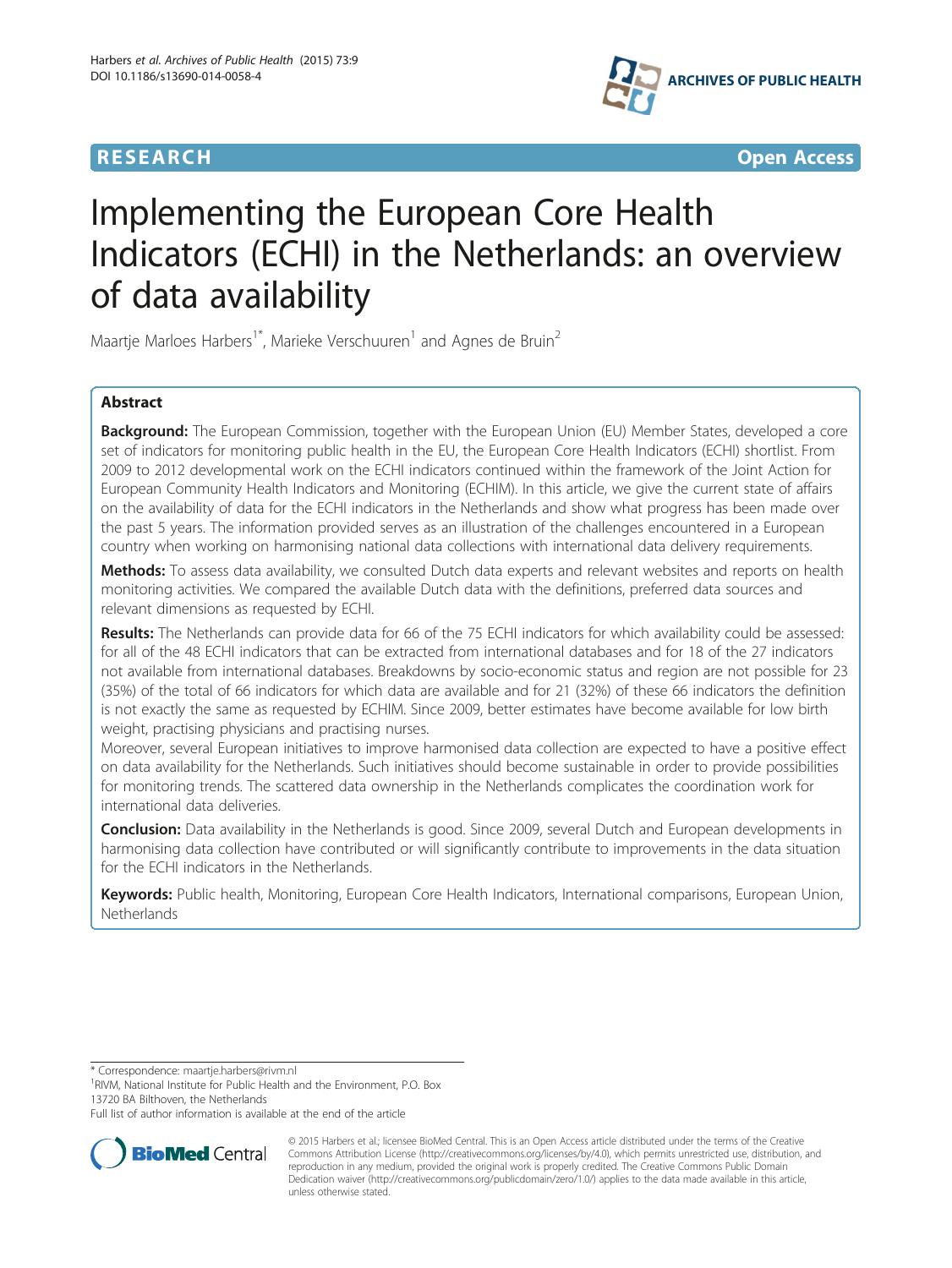## Background

Public health indicators are an indispensable tool for providing an evidence base for the development and evaluation of public health policies. Moreover, monitoring public health by means of a clear set of core indicators also contributes to transparency and good governance. Additionally, by making sure that indicators are comparable across countries, possibilities for benchmarking and identifying good practice examples or problems arise.

For these reasons, the European Commission, together with the European Union (EU) Member States, started in the late nineties with the development of a core set of indicators for monitoring public health in the EU. The first version of this core set was published in 2005 and was named the ECHI (European Community Health Indicators) shortlist [\[1\]](#page-6-0). The ECHI shortlist was updated in 2008 [\[2](#page-6-0)] and in 2012. The current, 2012 version, consists of 88 indicators in different states of development [\[3](#page-6-0)]. In 2013 the ECHI indicators were renamed European Core Health Indicators and an evaluation of the use and impact of ECHI concluded that there is considerable consensus among stakeholders on establishing a permanent health indicator system like ECHI at the European level, possibly with the joint involvement of the Organisation for Economic Co-operation and Development (OECD), the World Health Organization (WHO) and Eurostat [\[4\]](#page-6-0). In addition the Council of the European Union in its Council conclusions of 10 December 2013 welcomes further development and consolidation of a health monitoring and information system at EU level based on the European Core Health Indicators and possibly within the scope of a European health information research infrastructure consortium [\[5](#page-6-0)]. A logical next step would be to integrate the ECHI indicators into the common European Health Information System that is currently being developed by the European Commission, WHO and Eurostat [\[6\]](#page-6-0).

The shortlist as a whole covers the public health field in a comprehensive way, i.e. the shortlist contains indicators on health status, health determinants, health systems/health services and demographic and background variables. Selection criteria underlying the ECHI shortlist were related to policy relevance and potential policy impact, at both EU and Member State level, and to the magnitude of the public health problems considered. As much as possible, indicators from existing indicator sets were used (e.g. Eurostat, the WHO Health for All database (WHO-HfA) and the OECD health indicators). Nevertheless, the set was not data-driven and there was room for innovations. Such innovations could be based both on new scientific insights and new policy needs [[7\]](#page-6-0).

As of 2005, EU Member States as well as the European Commission started with the implementation of the ECHI shortlist, i.e. putting the indicators into practical use. Two main components can be discerned in national implementation activities: 1) mapping and improving the availability of national data for the ECHI indicators, and 2) actually using the indicators in national monitoring and reporting activities. Improving data availability includes improving the alignment of national indicator definitions with the ECHI definitions and calculations, or improving possibilities for breaking down data according to the subgroups requested by ECHI [[8\]](#page-6-0).

In the Netherlands, a start was made with the implementation of the ECHI shortlist by drafting the Dare to Compare! report, which was published in 2008 [[9\]](#page-6-0). This report compares the health of the Dutch citizen with that of other Europeans by means of the ECHI indicators. Furthermore, the availability of data in the Netherlands was assessed. Since 2009, developmental work on the ECHI indicators continued within the framework of the Joint Action for European Community Health Indicators and Monitoring (ECHIM), resulting in more and better-refined indicator definitions [\[10\]](#page-6-0). Therefore, in 2011–2013, the ECHI-team of the Dutch National Institute for Public Health and the Environment (RIVM), with the help of Statistics Netherlands, updated the overview of availability of data for the ECHI indicators in the Netherlands. The aim of this updated overview was to answer the following questions:

- 1) What is the current state of affairs on the availability of Dutch data for the ECHI indicators?
- 2) What is the progress in improving the availability of Dutch data for the ECHI indicators over the past 5 years?

The outcomes of the updated availability overview for the Netherlands will be presented in this article. The overall results and conclusions of the Joint Action for ECHIM are described elsewhere [[10\]](#page-6-0).

Although the current article describes the data availability in the Netherlands, the information provided in this article can be seen as an illustration of the challenges encountered in an EU Member State when working on harmonising national data collections with international data delivery requirements. Especially within the EU this is a topic of importance, as data collections for indicator sets such as ECHI are becoming more and more obligatory under the legal framework provided by the 2008 Regulation on Community statistics on public health and health and safety at work [\[11](#page-6-0)]. In addition, several of the indicator developments that we describe (European Health Interview Survey (EHIS), European Health Examination Survey (EHES) and Eurostat morbidity statistics activities) not only have an impact on the Dutch data availability but are also relevant for other EU countries.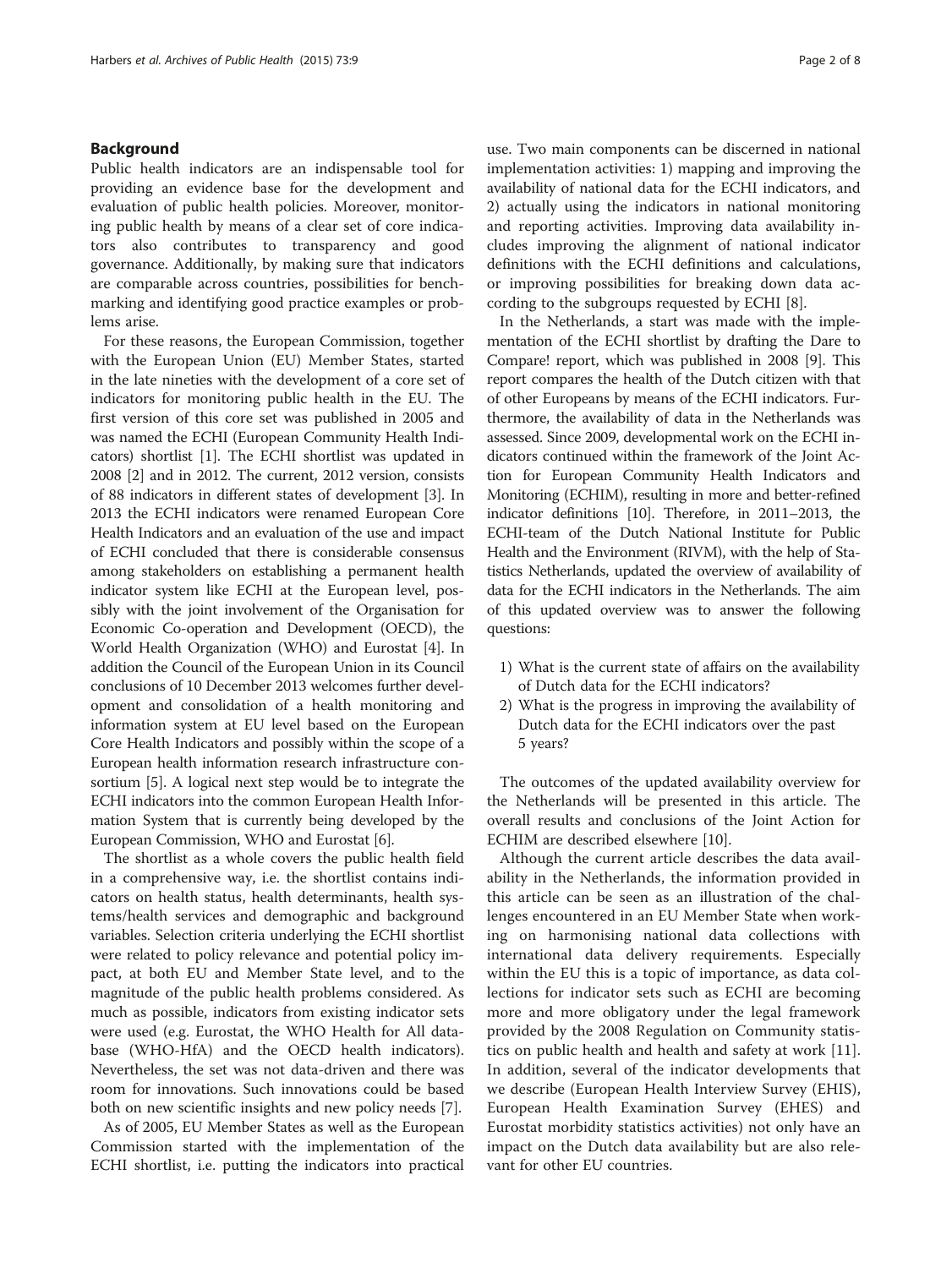## **Methods**

For the overview of data availability, we compared the available Dutch data with the definitions, preferred data sources and relevant dimensions as described in the ECHI indicator documentation sheets [\[3\]](#page-6-0). We assessed both general data availability as well as the alignment of national indicator definitions with the ECHI definitions and calculations, and possibilities to break down by the subgroups requested by ECHI. The extent to which information on the alignment of national indicator definitions with the ECHI definitions and calculations is available, differs between indicators. Therefore, the level of detail with which disparities from the ECHI indicator definitions could be assessed also differs. Quality issues such as validity are not included in this assessment.

Information on available data was gathered through a desk research. Between 2011 and 2013 we consulted Dutch data experts and relevant websites and reports on national and international monitoring activities (e.g. [http://statline.](http://statline.cbs.nl/) [cbs.nl](http://statline.cbs.nl/) [\[12](#page-6-0)], [www.nationaalkompas.nl](http://www.nationaalkompas.nl/) [\[13\]](#page-6-0) and the report "Netherlands Pilot Project on Morbidity Statistics" [[14](#page-6-0)]). The results were cross-referenced by data experts from Statistics Netherlands. The overview focused on 67 of the 88 indicators for which ECHI indicator definitions are finalized and for which a decision was made on the preferred data source. For 8 of these 67 indicators there are two indicator operationalisations: one based on data from health interview surveys (HIS) and one based on national administrative or register data. In the remainder of this article we will count these two operationalisations as separate indicators, meaning that we describe 75 rather than 67 indicators (see Table 1 and Additional file [1\)](#page-6-0). See Additional

Table 1 Overview of data availability for 75 ECHI shortlist indicators in the Netherlands, 2011-2013

| Availability                                                                                                              | Indicators in<br>international<br>databases<br>$(N = 48)$ | Indicators not<br>(yet) available<br>in international<br>databases $(N = 27)$ |
|---------------------------------------------------------------------------------------------------------------------------|-----------------------------------------------------------|-------------------------------------------------------------------------------|
| Data available, definition<br>(practically) the same as ECHI,<br>possible to have all requested<br>breakdowns/dimensions  | 27                                                        | 4                                                                             |
| Data available, definition<br>(practically) the same as ECHI but<br>some problems with requested<br>breakdowns/dimensions | 9                                                         | 5                                                                             |
| Data available, problems with<br>definition but possible to have all<br>requested breakdowns/dimensions                   | 10                                                        | 2                                                                             |
| Data available, but problems with<br>definition and with requested<br>breakdowns/dimension                                | $\mathcal{P}$                                             | 7                                                                             |
| No data available                                                                                                         | 0                                                         | 6                                                                             |
| Uncertain: Data situation could not<br>be assessed within the Joint Action<br>for FCHIM                                   | 0                                                         | 3                                                                             |

file [2](#page-6-0) for the 21 indicators for which the indicator definition was lacking or for which no preferred data source was established yet at the start of the Joint Action in 2009.

We distinguish between indicators for which data are already incorporated in regular international databases/ data collections, and indicators for which data are not yet incorporated in international databases. For 48 of the 75 indicators data are incorporated in international databases such as the Eurostat database, the WHO-HfA database and the OECD Health database and data collections organised by the European Centre for Disease Prevention and Control (ECDC), the International Agency for Research on Cancer (IARC) or other international agencies or institutions. In this article, we will start with a description of the availability of Dutch data in the international databases for these 48 indicators.

For the remaining 27 of the 75 indicators no data were regularly collected at the international level at the start of the Joint Action for ECHIM. For these indicators we identified appropriate national Dutch data sources within the framework of the ECHIM Pilot Data Collection. The ECHIM Pilot Data Collection took place between July 2010 and April 2011 and focused for a large part on collecting national HIS data for countries like the Netherlands that did not (fully or not at all) implement the European Health Interview Survey (EHIS) in the period 2006–2009 (the first wave of EHIS). In addition to HIS data, within this pilot data were also collected for indicators for which national administrative or register-based sources are the preferred source. In this article, we will also describe the availability of the national HIS data and of the data from national administrative or register-based sources for the 27 indicators that are not regularly collected at the international level.

Finally, to assess the progress in improving the availability of Dutch data for the ECHI indicators, we identified relevant developments regarding the data availability in the Netherlands that have occurred since the publication of Dare to Compare! in 2008 [\[9\]](#page-6-0).

## Results

## Dutch data available for 66 indicators

Table 1 presents an overview of the availability of data for the ECHI shortlist indicators in the Netherlands. For all of the 48 ECHI indicators that can be extracted from international databases, data for the Netherlands are available. The main data sources for these 48 indicators are registers (mainly the hospital discharge register and the population register) and health interview surveys. In addition, data for the Netherlands are available from national data sources for the majority of indicators (18 of 27) that are not available from international databases. These data are mainly based on the Dutch annual Quality of Life Survey (formerly POLS, now Health Interview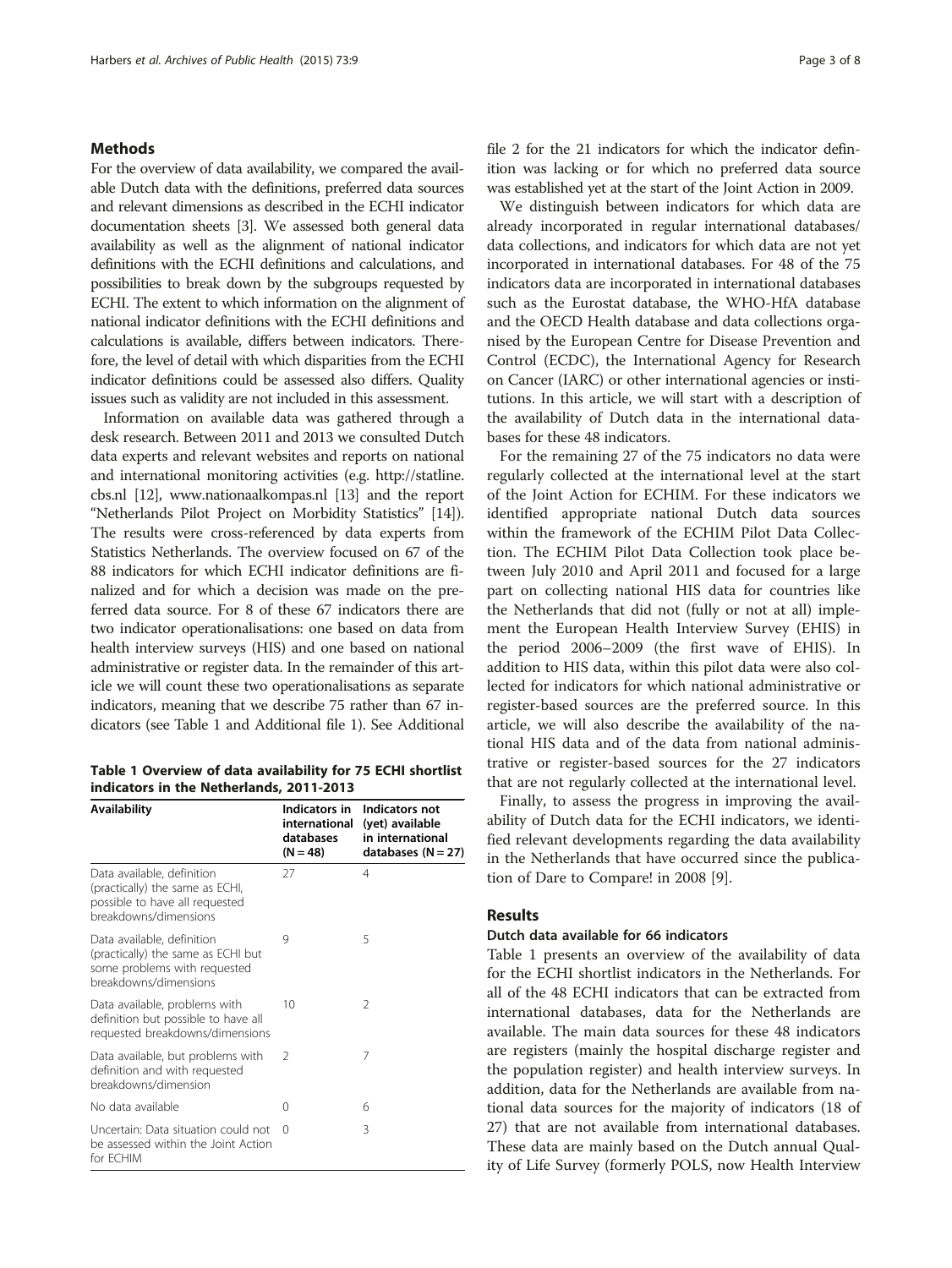Survey = Gezondheidsenquête) and GP (general practitioner) registries. However, for 23 (35%) out of the 66 indicators for which data are available breakdowns by socio-economic status and/or region are not available and for 21 (32%) of these 66 indicators the definition is not exactly the same as requested by ECHIM. See also the overview in Additional file [1](#page-6-0) for more details on the availability per indicator. An example related to the possibility of breaking down by socio-economic status and region is "healthy life years". Although these breakdowns are available for national health monitoring purposes based on the national HIS, Eurostat does not provide these dimensions for the European healthy life years indicator which is based on the European Union Statistics on Income and Living Conditions (EU-SILC). An example of a deviation from an ECHI indicator definition is cervical cancer screening. In the Netherlands women are asked whether they have undergone a cervical cancer screening test in the past 5 years instead of in the past 3 years because in the Dutch screening programme women aged 30–60 are offered a screening test once every five years. Additional file [3](#page-6-0) lists the 21 indicators that do not match the ECHI indicator definition, along with a brief description of the difference.

Within the Joint Action for ECHIM we were not able to find, obtain or process adequate data for the following 9 (33%) out of the 27 indicators that are not available from international databases:

- self-reported prevalence of asthma;
- self-reported prevalence of COPD;
- self-reported incidence of injuries at home/leisure/ school;
- self-reported incidence of road traffic injuries;
- self-reported fruit consumption;
- self-reported vegetable consumption;
- social support;
- participation in colon cancer screening;
- selected outpatient visits based on administrative sources.

For fruit and vegetable consumption, for example, no suitable data are available from the national HIS. The Food Consumption Panel study does contain detailed data on fruit and vegetable consumption, but these do not allow computation of estimates according to the ECHI definition.

# Data linkage possible in the Netherlands, but poor coverage hospital discharge registry

For the attack rate of acute myocardial infarction (AMI) and the attack rate of stroke only a combination of mortality data and hospital discharge records can provide a complete picture of the disease burden because a relatively large proportion of AMI and stroke patients die suddenly

before reaching the hospital. To prevent double counting of events, these data should be linked at the patient level. For the ECHIM Pilot Data Collection, Statistics Netherlands computed the attack rates for AMI and stroke according to the ECHI definition, i.e. through linking hospital discharge and mortality data at the patient level. Because the hospital discharge data suffer from non-response from 2005 onwards, rates were calculated for 2004.

# Improvements over time: better estimates for low birth weight, practising physicians and practising nurses

Until 2001, Dutch data on low birth weight could only be based on a Health Interview Survey (POLS) that asks the parents about the birth weight of their children. Because health surveys are based on a sample of the total population, the number of respondents who are parents of newborn babies is relatively low. The estimates for low birth weight are therefore less robust than other health survey based estimates. Furthermore, recall bias will influence self-reported estimates. Therefore, a registry-based estimate is considered more appropriate for the indicator low birth weight. With the establishment of the database of the Netherlands Perinatal Registry (PRN-foundation) in 2001, such registrybased data have become available for the Netherlands and since 2009 Statistics Netherlands reports these registrybased data from PRN to the WHO-HfA database.

Regarding data on the numbers of physicians and nurses, until 2010 Dutch data were based on the register of (para)medical professions (BIG registry). In the BIG registry 'physicians' and 'nurses' refers to the concept 'licensed to practise'. How many of them are actively practising and in which sector, is not known. ECHI (and Eurostat), however, requests 'practising physicians' and 'practising nurses' i.e. physicians and nurses that are 'immediately serving patients'. Therefore, in 2010 Statistics Netherlands developed improved estimates on professionals working in the health care sector by combining the BIG registry with the SSB database (Sociaal Statistisch Bestand). This is a micro-integrated database of Statistics Netherlands with data from the municipal register, tax register, social security, and business register. This has resulted in estimates for the number of 'professionally active physicians/nurses' [\[15,16](#page-6-0)]. Statistics Netherlands calculated these estimates retrospectively for several years and delivered them to Eurostat, OECD and WHO. This is an improvement compared to the BIG registry based data, but does not yet fully meet ECHI requirements. Based on existing registries and databases it is, however, currently not possible to obtain estimates on physicians and nurses that are immediately serving patients.

### Discussion

Data availability in the Netherlands is good. However, for 21 out of the 66 indicators for which data are available the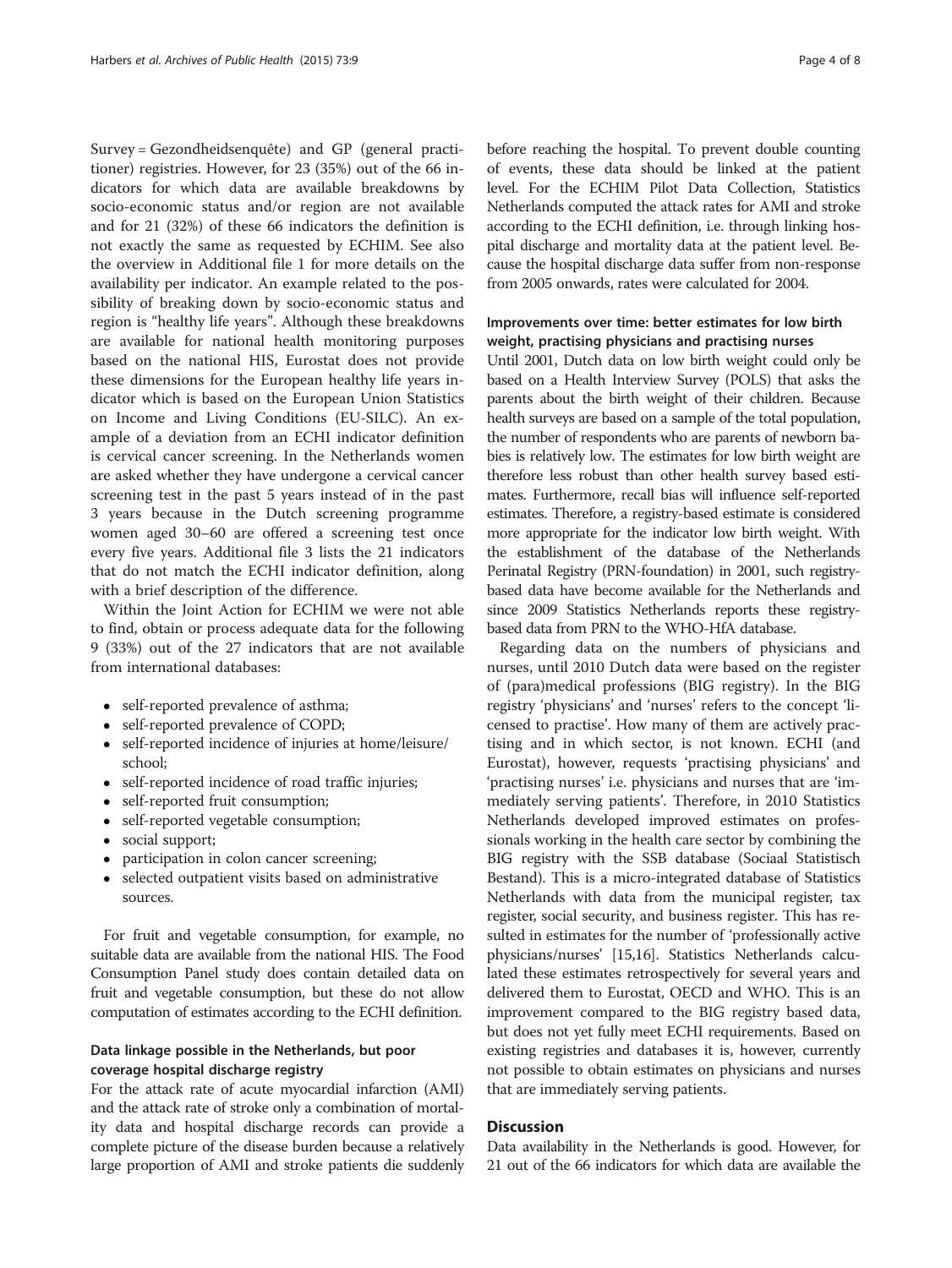definition is not exactly the same as requested by ECHIM. This hampers the comparability of Dutch data with data for other countries and limits the possibilities for international benchmarking. Similarly, for 23 out of the 66 indicators for which data are available breakdowns by socio-economic status and/or region are not available. This hampers comparisons between regions and different socio-economic groups both within and between countries.

# Implementation of EHIS will improve data availability in the Netherlands

Although the data availability is already good in the Netherlands, implementation of EHIS will improve data availability further. The Netherlands did not participate in the first wave of EHIS (2006–2009). This first wave was carried out under a gentlemen agreement, which means that it was not mandatory for EU countries to conduct a national health survey following the EHIS guidelines [\[17\]](#page-6-0). The second wave of the survey (planned for 2013–2015) is currently being implemented under a Regulation. According to this implementing regulation the survey (meaning: the delivery of the variables specified by the regulation) is obligatory [[18\]](#page-6-0). Therefore, all EU Member States will conduct EHIS in the second wave. In the Netherlands EHIS wave II has been integrated in the regular Dutch health interview survey between January and December 2014. After the implementation of EHIS wave II the data availability for the ECHI indicators will improve significantly for the Netherlands because EHIS is the preferred data source for about 20 ECHI shortlist indicators. Most EHIS questions for medical consumption, health status and lifestyle indicators are already included in the Dutch HIS. Some questions will be added in 2014 (i.e. the questions on fruit and vegetable consumption, on social support, colon cancer screening, and on the self-reported prevalence of asthma and of COPD) and some questions will be adapted to better match EHIS requirements. See also the detailed overview in Additional file [1](#page-6-0) for the indicators included in EHIS.

For the EHIS questions on physical and sensory functional limitations, mental health, physical activity/exercise and alcohol consumption Statistics Netherlands has requested a derogation. These questions are necessary for the computation of some of the ECHI indicators for which the indicator definition was lacking or for which no preferred source was established yet at the start of the Joint Action (see Additional file [2](#page-6-0)). Reasons for the derogation relate to the wish to keep alignment with the regional Dutch HIS for some key questions, and the wish not to break long time trends in indicators used in national health monitoring. Such balancing between national and EU requirements is also common for other countries with a long history in national health reporting. Moreover, the uncertain legal basis for future EHIS waves after 2013–2015 makes it difficult for countries to decide on adapting national surveys to the EHIS questionnaire.

# Registries are a valuable source of information, but coverage of hospital discharge registries is point of concern

The detailed overview of data availability in Additional file [1](#page-6-0) shows that registries such as GP registries and hospital discharge registries are a valuable source of health information in the Netherlands. For 6 indicators Dutch data were collected from GP registries within the ECHIM pilot data collection and/or within the pilot phase of the Eurostat diagnosis-specific morbidity statistics activities [[14](#page-6-0),[19](#page-6-0)]. Sixteen countries (including the Netherlands) have carried out the Eurostat diagnosis-specific morbidity statistics pilot between 2007 and 2010. Eurostat activities on diagnosis-specific morbidity statistics are aimed at providing best national estimates based on administrative data and disease registers. The final aim is to set up a regular data collection on morbidity within the European Statistical System by 2020 [[20](#page-6-0)].

For 8 indicators data are available from hospital discharge registries. Since 2005 the coverage of the voluntary Dutch hospital discharge register (Landelijke Medische Registratie, LMR; since 2013 called Landelijke Basisregistratie Ziekenhuiszorg, LBZ) has decreased because of the introduction of a new obligatory financial registration causing a lot of administrative burden for the hospitals [\[21\]](#page-6-0). The decrease in the coverage of the hospital discharge register threatens the data availability for most of the 8 ECHI indicators.

Because both HIS and registry-based data have advantages as well as disadvantages, ECHI proposed to use two indicator operationalisations for 8 indicators: one based on data from HIS and one based on national administrative or register data [\[3](#page-6-0)]. There are limitations to the comparability of national estimates based on administrative sources and registries, because health care systems and health information systems differ considerably between countries. On the contrary, EHIS-based estimates suit well the purpose of international comparison because a common methodology is underlying the gathering of EHIS data [\[3](#page-6-0)]. An important advantage of administrative sources and registers over surveys, however, is that they identify diseases based on medical diagnosis. However, several chronic diseases may remain undiagnosed, because people do not always seek medical help. Although EHIS-based estimates are likely to be influenced by sampling and reporting biases, it has the advantage that it is a population based survey and also includes patients that have not been in contact with the types of health care services that are covered in the register data. As EHIS is based on self-report, this advantage does not apply to diseases that require medical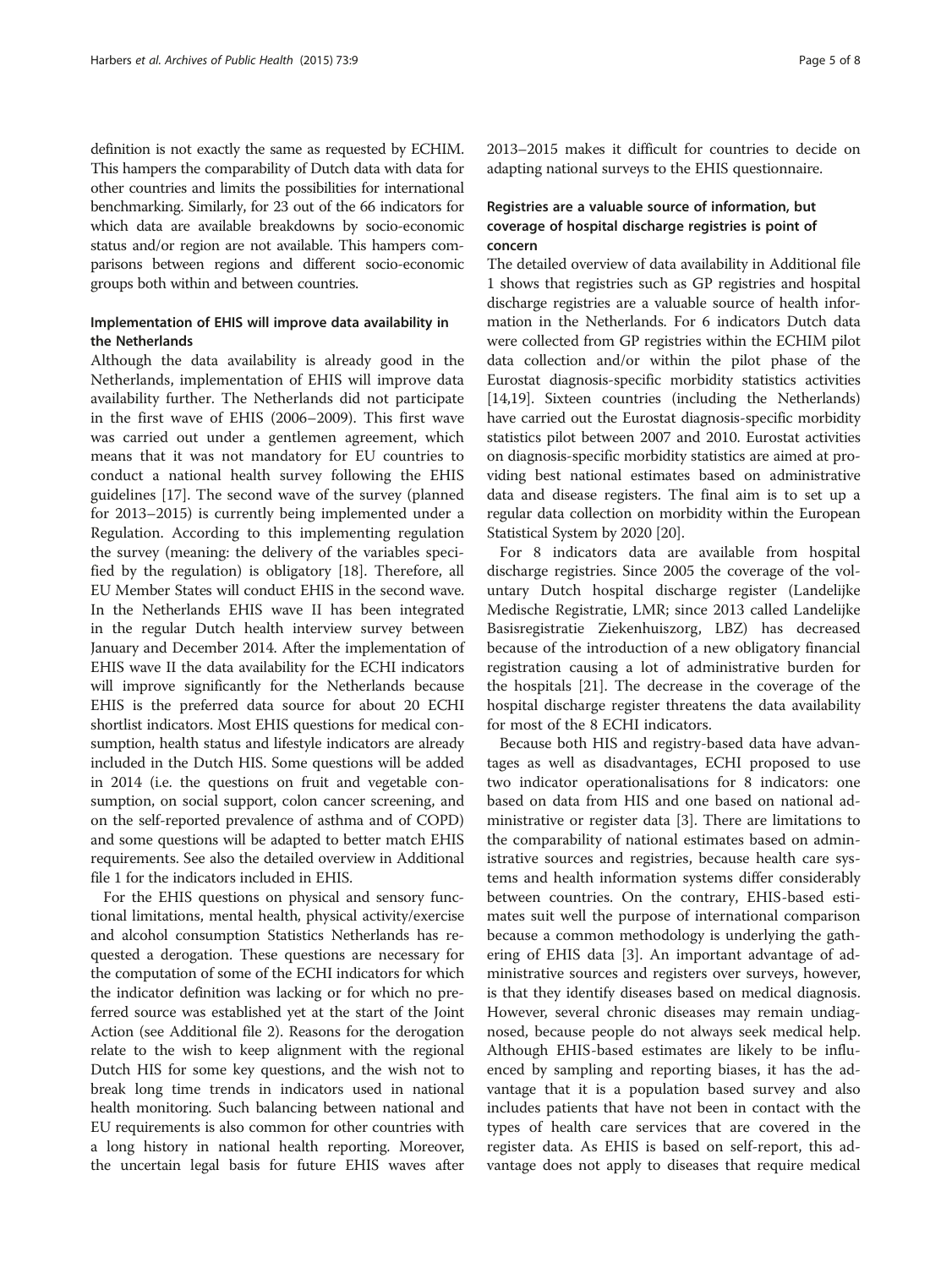diagnosis such as diabetes and cancer. In addition, selfreporting does not allow describing diseases in terms of ICD (International Classification of Diseases) codes.

# Measured data from European Health Examination Survey are the preferred future source for blood pressure and body mass index

The detailed overview in Additional file [1](#page-6-0) shows that currently health examination surveys (HES) are not an important data source for the ECHI indicators in the Netherlands. HES that include some form of physical examination, are complementary to HIS and medical registers because they can provide information on undiagnosed cases and measured data on determinants of major chronic diseases, which are not available from other data sources. Therefore, ECHIM has proposed switching to using the European Health Examination Survey (EHES) [\[22](#page-6-0)] as preferred data source for the indicators blood pressure and body mass index, once EHES will be fully implemented in a majority of EU Member States.

Between 2009–2011 twelve countries, including the Netherlands, piloted a HES in the working age population as part of the EHES Pilot Project. Within this framework the Dutch HES 'Measuring the Netherlands' (NL de Maat) was carried out in a national sample of over 4500 people (men and women) aged 18–70 years, which was in fact a full size HES. Although the initial low response rate necessitated a more intensified recruitment process, the results showed that a standardised European Health Examination Survey is feasible in the Netherlands [[23](#page-6-0)].

The EU Member States are responsible for funding and conducting their national HESs, while the EU added value lies in promoting standardisation of national HESs. In the EU funded EHES pilot the EHES Reference Centre took care of the European level coordination, including the development of a European survey protocol. However, the future funding of the EHES Reference Centre is currently open and EHES is not a sustainable system yet.

## Data ownership in the Netherlands is scattered

The examples above illustrate that initiatives to improve harmonised data collection should be sustainable in order to safeguard future data collections and hence possibilities for monitoring trends. Strong national coordination for the regular collection of data in the area of public health and health care could contribute to sustainable collection of data. In Dare to Compare! it was, however, concluded that stronger national coordination and data ownership is needed in the Netherlands [\[9](#page-6-0)]. Also, Additional file [1](#page-6-0) and the results of the Dutch pilot data collection during the Joint Action for ECHIM

showed that data ownership in the Netherlands is scattered. Many different stakeholders, both public and private, collect (public) health data, without central steering. Moreover, not all data are freely available for research and monitoring purposes. This made it difficult to gather all necessary data [[8\]](#page-6-0).

The scattered data ownership situation in the Netherlands is a complicating factor in relation to the data coordination work for ECHI in particular and to the data coordination work for international data deliveries in general. More central coordination, including clear arrangements on the accessibility of publicly funded data sources for monitoring and research purposes, is therefore desirable. Since the beginning of the Joint Action for ECHIM, the Ministry of Health has been working on a plan to establish central coordination and steering for health data collections in the Netherlands. Progress has been made in bringing together municipal health services and Statistics Netherlands to jointly collect a set of HIS data [\[24](#page-6-0)]. Next, various Dutch organisations and institutes involved in lifestyle monitoring are now working together to improve lifestyle monitoring. This should prevent that multiple (different) national figures on the same indicator are published [[25,26](#page-7-0)]. These activities are of relevance for the availability of Dutch ECHI indicator data.

# Conclusions

- 1. Data availability in the Netherlands is good. For all of the 48 ECHI indicators that can be extracted from international databases, data for the Netherlands are available. Moreover, the Netherlands can provide data from national data sources for the majority (18 of 27) of ECHI indicators not available from international databases. Breakdowns by socio-economic status and region are not possible for 23 (35%) of the total of 66 indicators for which data are available and for 21 (32%) of these 66 indicators the definition is not exactly the same as requested by ECHIM.
- 2. Since 2009 several improvements in harmonised data collection have been achieved, which have already contributed or will significantly contribute to improvements in the data situation for the ECHI indicators in the Netherlands, as well as for other EU countries. Examples are the calculation of better estimates for several indicators at national level and EU-wide developments in EHIS, EHES and the Eurostat diagnosis-specific morbidity statistics activities. Such health surveys and other data collections should become sustainable data sources in order to provide possibilities for monitoring trends. At the moment, however, the sustainability of these developments is not yet guaranteed.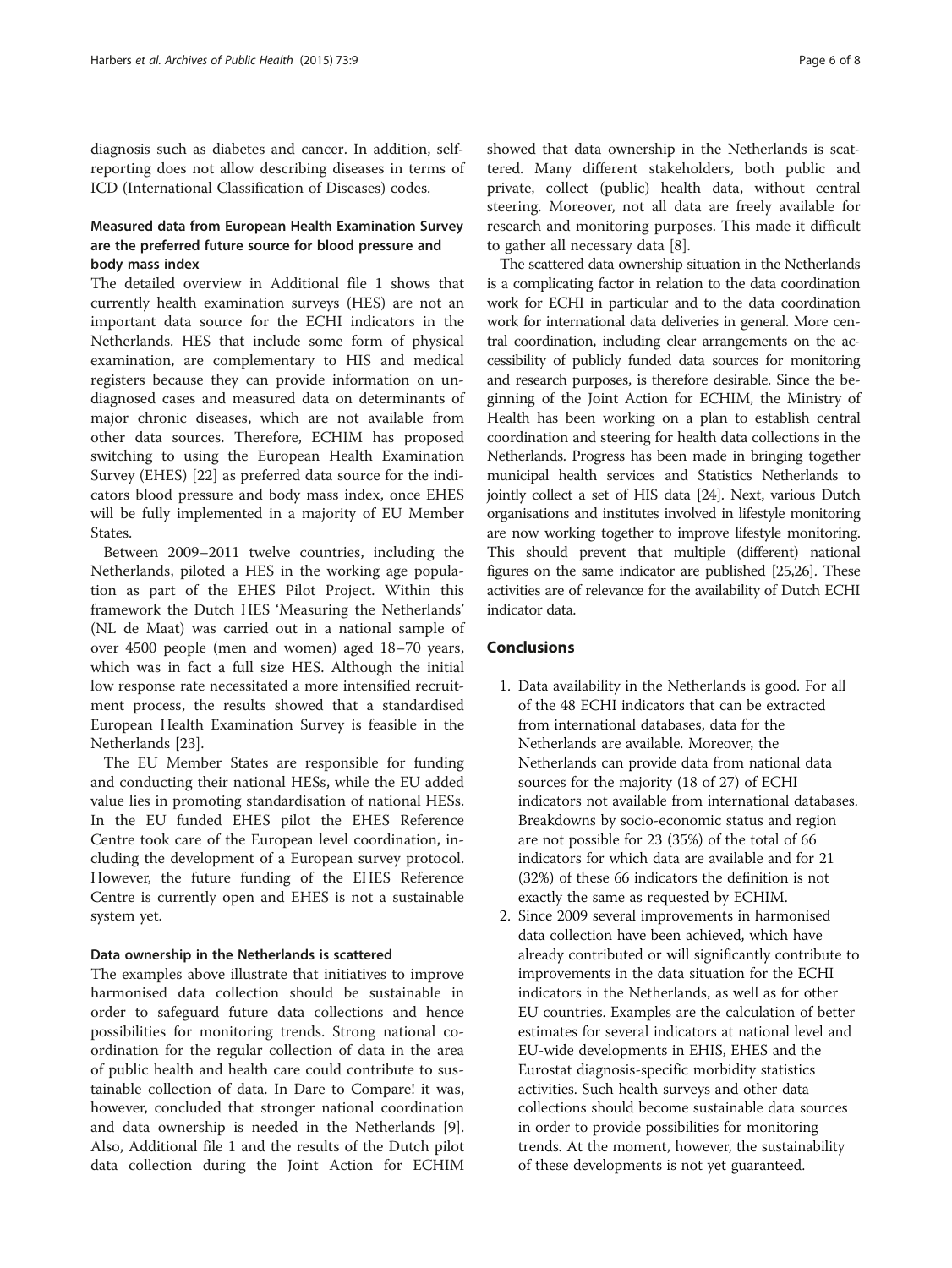# <span id="page-6-0"></span>Additional file

[Additional file 1:](http://www.archpublichealth.com/content/supplementary/s13690-014-0058-4-s1.xls) Detailed overview 75 ECHI indicators.xls. Detailed overview of data availability between 2011 and 2013 for the 75 indicators for which ECHI indicator definitions are finished and for which the Joint Action for ECHIM made a decision on the preferred data source.

[Additional file 2:](http://www.archpublichealth.com/content/supplementary/s13690-014-0058-4-s2.xls) 21 ECHI indicators unfinished at start JA for ECHIM.xls. The 21 ECHI indicators for which the indicator definition was lacking or for which no preferred data source was established yet at the start of the Joint Action for ECHIM.

[Additional file 3:](http://www.archpublichealth.com/content/supplementary/s13690-014-0058-4-s3.xls) 21 ECHI indicators with definition problems.xls. Description of the difference from the ECHI indicator definition for the 21 indicators that do not match the ECHI indicator definition.

#### Abbreviations

AMI: acute myocardial infarction; BIG: Dutch register of (para)medical professions (Beroepen in de Individuele Gezondheidszorg); COPD: Chronic Obstructive Pulmonary Disease; ECHI: European Community Health Indicators; ECHIM: European Community Health Indicators Monitoring; EHES: European Health Examination Survey; EHIS: European Health Interview Survey; EU: European Union; EU-SILC: European Union Statistics on Income and Living Conditions; GP: General Practitioner; HES: Health Examination Survey; HIS: Health Interview Survey; ICD: International Classification of Diseases; LBZ: Landelijke Basisregistratie Ziekenhuiszorg; LMR: Landelijke Medische Registratie; OECD: Organisation of Economic Co-operation and Development; POLS: Dutch annual Quality of Life Survey; PRN: Netherlands Perinatal Registry; RIVM: National Institute for Public Health and the Environment; SSB: Social Statistical Database (Sociaal Statistisch Bestand); WHO: World Health Organization; WHO-HfA: World Health Organization Health for All database.

#### Competing interests

The authors declare that they have no competing interests.

#### Authors' contributions

MH carried out the analysis and drafted the manuscript. MV coordinated the implementation of ECHI in the Netherlands and helped to analyse and interpret the data and to draft the manuscript. AB provided input for the data availability overview and revised the manuscript critically. All authors read and approved the final manuscript.

#### Acknowledgements

The authors would like to thank the following persons: Leonie Leliveld, Marcel de Kort, Yvonne de Nas (Ministry of Health, Welfare and Sports), Christianne Hupkens (Statistics Netherlands), Peter Achterberg, Pieter Kramers, Eveline van der Wilk, Evert Vijge, Ronald Gijsen and Marjanne Plasmans (RIVM).

#### Author details

<sup>1</sup>RIVM, National Institute for Public Health and the Environment, P.O. Box 13720 BA Bilthoven, the Netherlands. <sup>2</sup>CBS, Statistics Netherlands, P.O. Box 245002490 HA Den Haag, the Netherlands.

#### Received: 22 August 2014 Accepted: 14 December 2014 Published online: 02 March 2015

#### References

- 1. Kramers P, the ECHI team, editors. Public Health Indicators for the European Union: Context, Selection, Definition. Final Report by the ECHI Project Phase II. Bilthoven: Centre for Public Health Forecasting, National Institute for Public Health and the Environment; 2005.
- 2. Kilpeläinen K, Aromaa A, the ECHIM Core Group, editors. European Health Indicators: Development and Initial Implementation. Final Report of the ECHIM Project. Helsinki: Helsinki University Press; 2008.
- 3. Verschuuren M, Achterberg PW, Gijsen R, Harbers MM, Vijge E, Van der Wilk EA, et al. ECHI Indicator Development and Documentation. Joint Action for ECHIM Final Report Part II. Bilthoven: RIVM; 2012.
- 4. PHEIAC (Public Health Evaluation and Impact Assessment Consortium): Evaluation of the use and impact of the European Community Health Indicators ECHI by Member States. Final report August 2013. Brussels, European Union; 2013.
- 5. Council of the European Union: Council conclusions on the "Reflection process on modern, responsive and sustainable health systems". Brussels: Council of the European Union; 2013.
- 6. European Commission and WHO Regional Office for Europe Joint Declaration. Annex 2 to document EUR/RC60/12, entitled "European Commission and WHO Regional Office for Europe: A shared vision for joint action". [http://www.euro.who.int/\_\_data/assets/pdf\_file/0011/121601/ RC60\_edoc12add1.pdf]
- 7. Verschuuren M, Kramers P, Gudfinnsdottir GK, Aromaa A. Providing a solid evidence base for policy makers: ECHI initiative. Eurohealth. 2010;16:4–7.
- 8. Tuomi-Nikula A, Gissler M, Sihvonen A-P, Kilpeläinen K, and the ECHIM Core Group. Implementation of the European Health Indicators - first years. Final Report of the Joint Action for ECHIM. Helsinki: National Institute for Health and Welfare (THL); 2012.
- 9. Harbers MM, Van der Wilk EA, Kramers PGN, Kuunders MMAP, Verschuuren M, Eliyahu H, et al. Dare to Compare! Benchmarking Dutch health with the European Community Health Indicators (ECHI). RIVM report number 270051011/2008. Houten: Bohn Stafleu Van Loghum; 2008.
- 10. Verschuuren M, Gissler M, Kilpeläinen K, Tuomi-Nikula A, Sihvonen A-P, Thelen J, Gaidelyte R, Ghirini S, Kirsch N, Prochorskas R, et al.: Public health indicators for the EU: the joint action for ECHIM (European Community Health Indicators & Monitoring). Arch Public Health 2013, 71:doi:10.1186/0778-7367-1171-1112.
- 11. European Commission. Regulation (EC) No 1338/2008 of the European Parliament and of the Council of 16 December 2008 on Community statistics on public health and health and safety at work. Off J Eur Union. 2008;L 354:70–81.
- 12. StatLine database [http://statline.cbs.nl ]
- 13. Nationaal Kompas Volksgezondheid [National Public Health Compass] [www.nationaalkompas.nl]
- 14. De Bruin A, Voorrips L, Ploemacher J, Van Gool C, Poos R, Gommer M. Netherlands Pilot Project on Morbidity Statistics. The Hague/Bilthoven: Statistics Netherlands (CBS) & National Institute for Public Health and the Environment (RIVM); 2011.
- 15. Eurostat Health care staff. Physicians. Annex to Eurostat metadata on Health care resources (non-expenditure data) [http://ec.europa.eu/eurostat/ cache/metadata/Annexes/hlth\_res\_esms\_an1.pdf]
- 16. Eurostat Health care staff. Nursing and caring professionals. Annex to Eurostat metadata on Health care resources (non-expenditure data) [http:// ec.europa.eu/eurostat/cache/metadata/Annexes/hlth\_res\_esms\_an4.pdf]
- 17. Eurostat Metadata European health interview survey (EHIS) collection round 2008 [http://ec.europa.eu/eurostat/cache/metadata/en/hlth\_det\_esms.htm]
- 18. European Commission. Commission Regulation (EU) No 141/2013 of 19 February 2013 implementing Regulation (EC) No 1338/2008 of the European Parliament and of the Council on Community statistics on public health and health and safety at work, as regards statistics based on the European Health Interview Survey (EHIS). Off J Eur Union. 2013;47:20–48.
- 19. Thelen J, Kirsch NH, Finger J, von der Lippe E, Ryl L. Final Report Part III. ECHIM Pilot Data Collection, Analyses and Dissemination. Berlin: Robert Koch Institute; 2012.
- 20. European Statistical Programme. Annual Statistical Work Programme 2013 [http://ec.europa.eu/eurostat/documents/42577/43126/AWP-2013]
- 21. Nugteren R, Van den Berg MJ, Verschuuren M, Picavet HSJ, Verkleij HGM, Hoeymans N: Strategische analyse gegevensvoorziening VTV en Zorgbalans. Naar betere informatie over volksgezondheid en zorg [Strategic analysis of the data supply needed to make the VTV and the Zorgbalans: Towards better public health and health care information]. RIVM Report 270261001. Bilthoven: RIVM; 2012.
- 22. Kuulasmaa K, Tolonen H, Koponen P, Kilpelainen K, Avdicova M, Broda G, et al. An overview of the European health examination survey pilot joint action. Arch Public Health. 2012;70:20.
- 23. Blokstra A, Vissink P, Venmans LMAJ, Holleman P, van der Schouw YT, Smit HA, et al. Nederland de Maat Genomen, 2009–2010. Monitoring van Risicofactoren in de Algemene Bevolking [Measuring the Netherlands: A monitoring study of risk factors in the general population, 2009–2010]. RIVM report number 260152001/2011. Bilthoven: RIVM; 2011.
- 24. Van den Brink C. Lokale en Nationale Monitor Gezondheid. Op weg naar één bron voor lokale, regionale en landelijke cijfers [Local and National Public Health Monitor: Towards one source for local, regional and national data]. TSG. 2011;89:83–4.